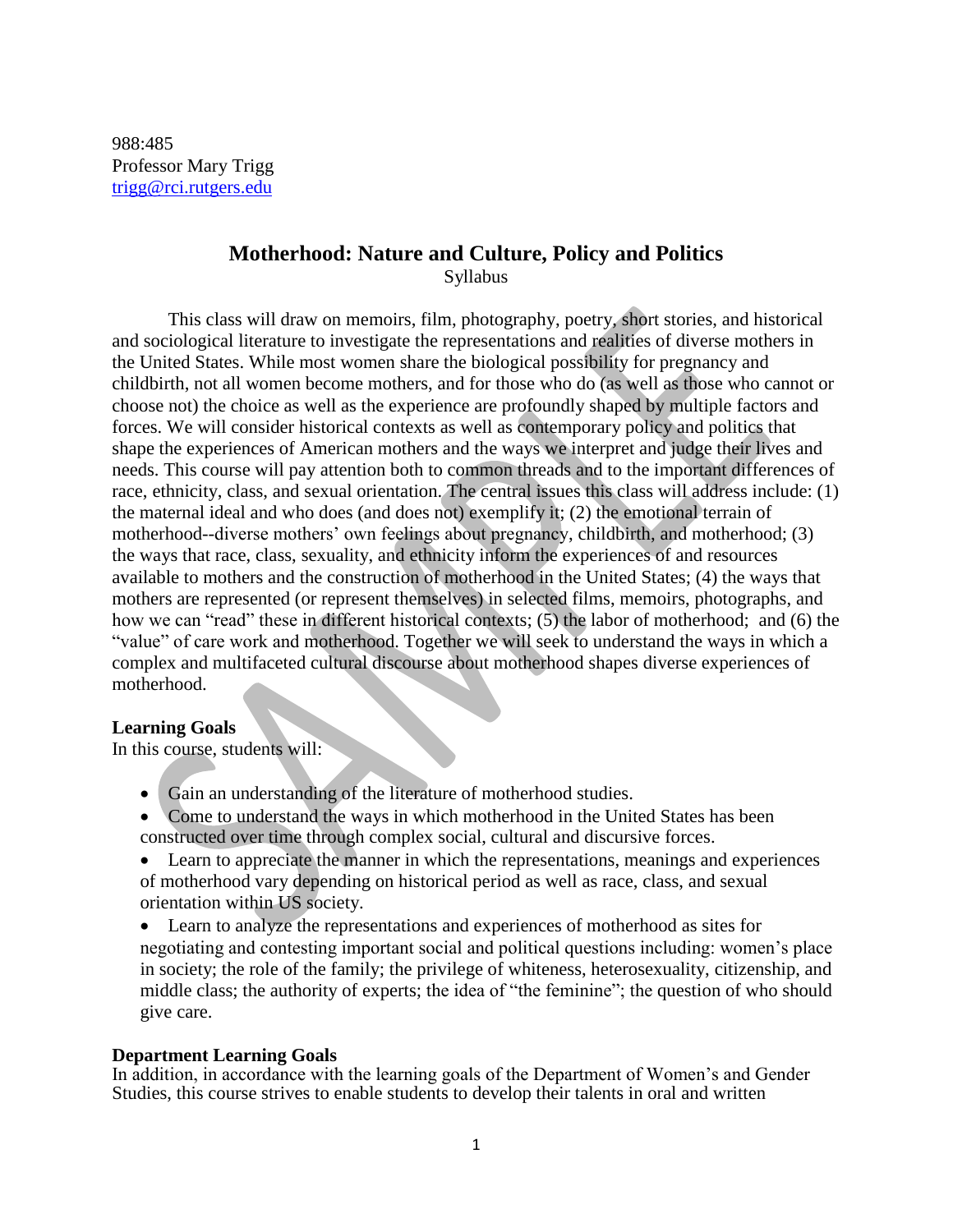communication and in critical analysis of words and the world. Toward that end, student presentations in class and written assignments are designed to achieve the following learning goals.

- Understand and critique the formation of categories of gender and sexuality as they function in social, economic, cultural and/or political contexts and as they intersect with other categories of difference such as race and ethnicity.
- Communicate effectively using gender analytics as a tool for academic research, for creative production, for collaborative work, and/or for practices of social change.
- Know the complexity and variety of differently gendered lives and livelihoods around the globe.
- Recognize stereotypes and the naturalization of hierarchies of difference through analyzing power dynamics from the micro to the macro level.
- Identify the politics of issue framing and knowledge production.

# **Course Requirements Grading Criteria**

**Assignment Policy: All assignments are to be handed in at the beginning of class on the due date. Late assignments will be graded down ½ grade per day late. Handing in the paper after class counts as one day late.** 

*Academic Integrity Policy:* All students in this class will be held to the Rutgers policy on Academic Integrity, which can be found online: http://academicintegrity.rutgers.edu/academicintegrity-policy/ All ideas that are not your own must be cited appropriately. Any cheating, fabrication, plagiarism or academic dishonesty will be reported. Please come and see Mary Trigg with any questions.

**Attendance and Seminar Participation:** The seminar format requires the preparation, attention, and participation of all class members. Quality of participation (thoughtfulness, relevance) is as important as amount of participation. Attendance is not only required, but necessary.

# **Cell phones or any other electronic devices must be turned off and stowed away during class. You can check them during the break.**

*Absence and Lateness:* Students are expected to attend all classes. If you expect to miss one or two classes, please use the University absence reporting website<https://sims.rutgers.edu/ssra/> to indicate the date and reason for your absence. An e-mail is automatically sent to me. **Please note: my policy for missed classes is that each unexcused absence will be 20% of your participation grade. Two times of lateness are equivalent to one absence.** 

**Reading Points:** Students must bring to class each week *in written form* three questions or key ideas raised by the reading. I want to know how you are responding to the readings (not just notes on content). Although these will not be graded (they will be checked off as completed or not completed), their completion is worth 10% of your grade.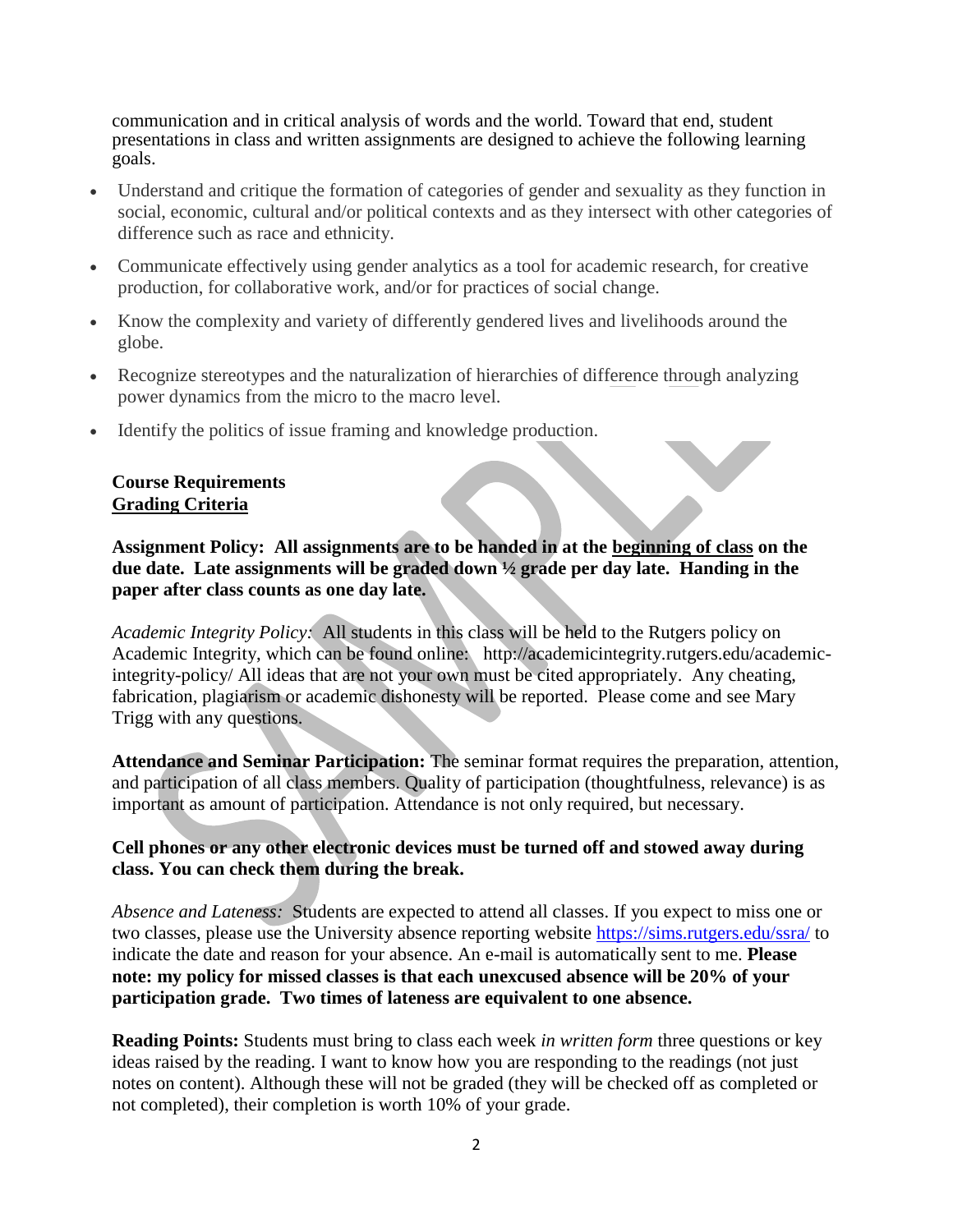In this course, each student will be expected to:

- 1) complete all reading assignments by the dates specified on the syllabus;
- 2) bring in reading questions/responses to each class;
- 3) use the reading as the basis for informed class participation;
- 4) complete two short papers;
- 5) make one class presentation based on your second paper.

# **Papers**

Students are required to write two short papers (5 to 7 pages). The papers are designed to assist you in developing your analytical and critical skills. Each paper should be double-spaced and handed to me in hard copy in class, not electronically.

**Paper #1**: For this paper, you will watch one film from a list to be distributed in class. The list will include a few of the films we will see in class. Then you will write a 5–7 page paper in which you analyze how motherhood is portrayed in the film. You should not only consider the film's plot, but also the images themselves. How is motherhood represented in the film? How are images of mothering culturally produced? Finally, using three sources from our syllabus you should consider how the film's portrayal of the mother/mothers/motherhood fits in with other issues we have discussed in class. You should support your arguments with **specific** examples from the film and all sources you use should be appropriately cited using footnotes. Your paper is due in class on March 2nd.

**Paper #2:** This paper involves a little extra research. I will provide a bibliography of sources on motherhood, but you are welcome to find your own. Drawing upon course readings and at least three additional scholarly sources (book chapters or articles from academic journals), your task is to write a paper that considers one of the central themes of our course (see page one, or the topics of each class). Find the readings that relate to your topic and the argument you want to make. A successful paper will draw on three readings from our syllabus, and three additional outside scholarly sources (book chapters or academic articles from journals. If you want to include an interview/oral history or two in your paper, the interviews total will count as one outside scholarly source. Length: 5-7 pages. A one paragraph description of your final paper (and presentation) topic is due, with bibliography, in class on March 9<sup>th</sup>. Your paper is due EITHER April 20th or April  $27<sup>th</sup>$  (your choice). It is paired with the presentation assignment below.

# **Presentations**

Each of you is responsible for giving one 20 to 30 minute presentation during our class. The purpose of the presentation is to share your research with the class, and to connect it to the ideas raised and discussed in our seminar. You may share a visual narrative (youtube, still images for example), or use PowerPoint or Prezi in your presentation if you like. Additional guidelines will be distributed in class. Presentations will be held the last two days of class (April  $22<sup>nd</sup>$  and 29th).

# **Grading Percentages:**

| Attendance & Participation | 20% |
|----------------------------|-----|
| Reading notes              | 10% |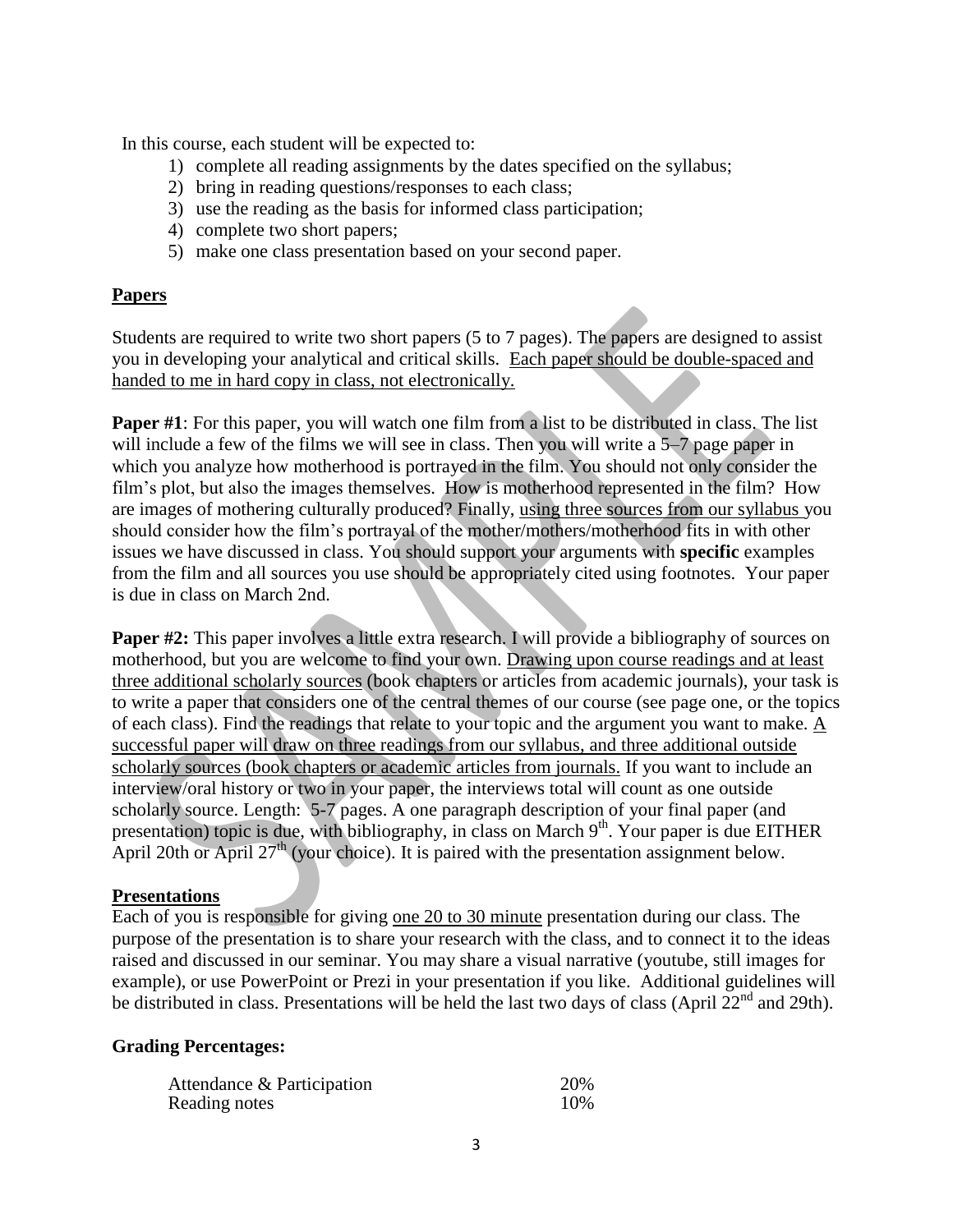| Paper #1                   | 25% |
|----------------------------|-----|
| Paper #2                   | 25% |
| <b>Class Presentations</b> | 20% |

### *Required Readings*

Kathryn Edin and Maria Kefalas, *Promises I Can Keep: Why Poor Women put Motherhood Before Marriage.* University of California Press, 2011. ISBN 978-0-5209-5068-9

Elizabeth Heineman, *Ghostbelly*. Feminist Press, 2014. ISBN 978-1-55861-844-2

Ann LaMott, *Operating Instructions: A Journal of My Son's First Year*. Knopf Doubleday. ISBN 978-1-4000-7909-4

Jodi Vandenberg-Daves, *Modern Motherhood: An American History*. Rutgers University Press, 2014. ISBN 978-0-8135-6378-7

Rebecca Walker, *Baby Love: Choosing Motherhood after a Lifetime of Ambivalence*. New York: Penguin, 2008. 978-1-5944-8288-5

All books are available at the Rutgers Barnes and Noble Bookstore, or for purchase online. All other readings will be posted on our class Sakai site.

# *Course Calendar*

# **I. MOTHERHOOD: HISTORY, IDEALS AND PRACTICES**

# **Week 1: Thursday, January 19 Introduction**

 Course Introduction, Syllabus, Film FILM: "Stella Dallas" (1937, 106 minutes)

#### **Week 2: Thursday, January 26 Women's Voices, Ambivalence and Struggle**

Adrienne Rich, "Anger and Tenderness," *Of Woman Born*, Chapter 1 Ann Lamott, *Operating Instructions: A Journal of My Son's First Year* Jorie Graham, "Lapse" (poem)

#### **Week 3: Thursday, February 2 Educating and Controlling Mothers**

Jodi Vandenberg-Daves, *Modern Motherhood*, Part II, 1890-1940 (pp. 77-169).

From Molly Ladd-Taylor and Lauri Umansky, eds., *"Bad" Mothers: The Politics of Blame in Twentieth-Century America* (New York University Press, 1998).

From Molly Ladd-Taylor, *Raising A Baby* (immigrant mothers, need sources)

# *II. MULTIPLE MOTHERHOODS*

#### **Week 4: Thursday, February 9 The "Choice" to Mother (or Not)**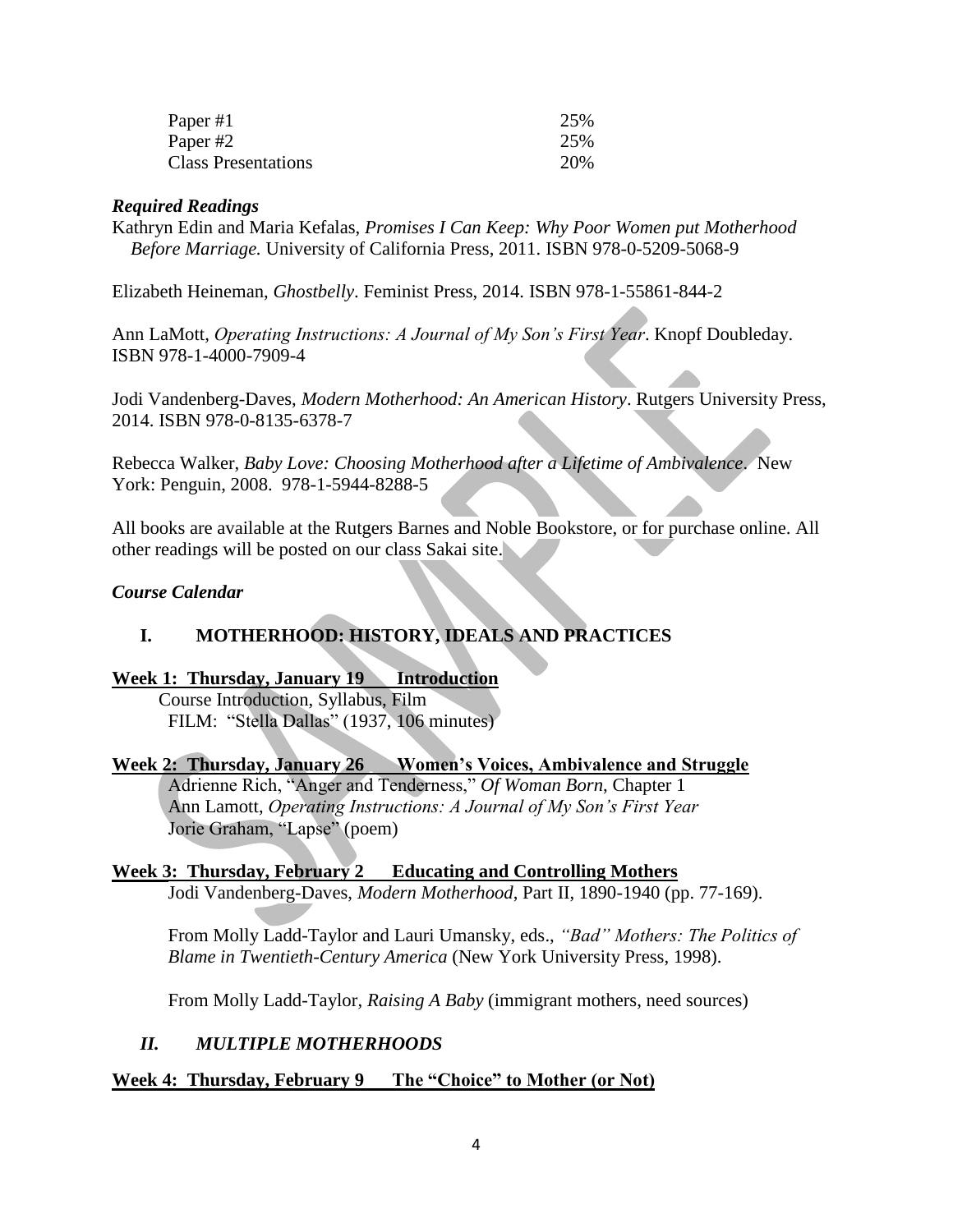Rickie Solinger, *Beggars and Choosers: How the Politics of Choice Shapes Adoption, Abortion and Welfare in the United States*, Chapters 3 & 4, pp. 65-138. Maura Kelly, "Women's Voluntary Childlessness: A Radical Rejection of Motherhood?", *Women's Studies Quarterly*, Volume 37, Numbers 3&4, Fall/Winter 2009, pp. 157-172.

\* Guest Speaker: Ask Jan Kaminsky to come?

# **Week 5: Thursday, February 16 Single Motherhood: Myths and Realities**

Kathryn Edin and Maria Kefalas, *Promises I Can Keep: Why Poor Women put Motherhood Before Marriage* FILM: "Love & Diane" (116 minutes, 2002)

# **Week 6: Thursday, February 23 Motherhood in Black and White**

Ruth Feldstein, "'I Wanted the Whole World to See': Race, Gender, and Constructions of Motherhood in the Death of Emmett Till" (from *Mothers and Motherhood: Readings in American History)* Georgia Douglas Johnson, "Safe," one-act play (1929) Billie Holiday, "Strange Fruit" (song, 1939) FILM: "Imitation of Life" (1934)

# **Week 7: Thursday, March 2 Activism in the Name of Motherhood**

Amy Swerdlow, "Ladies' Day at the Capitol: Women Strike for Peace Versus HUAC," Selection from Alexis Jetter, Annalise Orleck and Diana Taylor, eds., *The Politics of Motherhood* (to be announced) Molly Ladd-Taylor, "Toward Defining Maternalism in U.S. History" Cynthia Edmonds-Cady, "Mobilizing Motherhood: Race, Class, and the Uses of Maternalism in the Welfare Rights Movement," WSQ 2009 Annalise Orleck, "We Are that Militant Thigns Called the Public" Mothers in the Black Lives Matter Movement Select readings on Immigrant Mothers FILM: "A Crushing Love: Chicanas, Motherhood and Activism" (2009, 58 minutes, Women Make Movies)

**\*Paper #1 Due**

# **III. MOTHERHOOD AND LABOR**

# **Week 8: Thursday, March 9 Gender Ideology and Motherhood**

Jodi Vandenberg-Daves, *Modern Motherhood*, Part III, 1940-Today (pp. 173-286).

Amram Scheinfeld, "Are American Moms a Menace?" *Ladies' Home Journal*, November 1945, 6.

Stephanie Coontz, "When We Hated Mom." *The New York Times*. May 8, 2011. From *Generation of Vipers*.